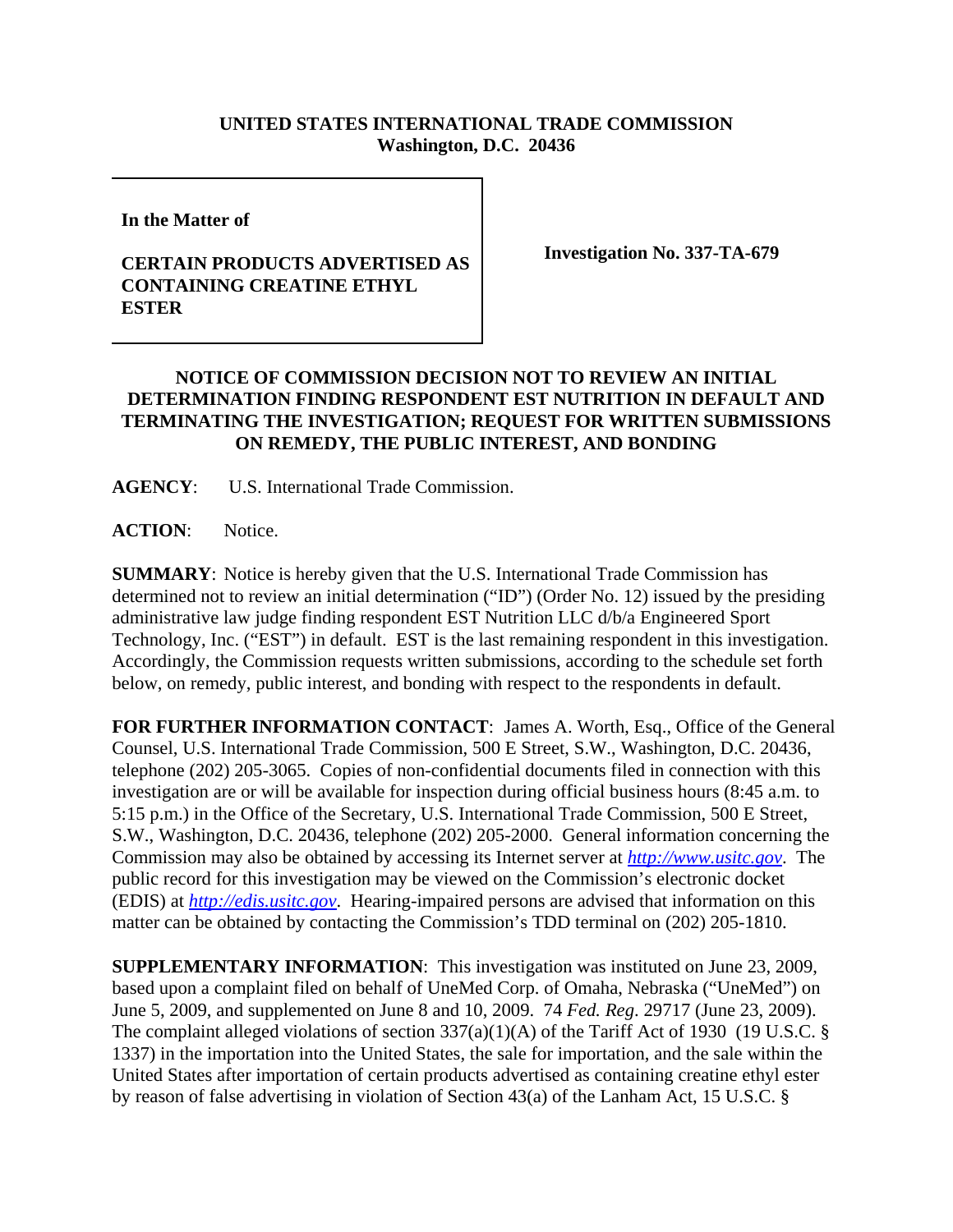1125(a)(1)(B) and the Nebraska Uniform Deceptive Trade Practices Act, R.R.S. Neb. § 87-302 (2008). The complaint named as respondents Bodyonics, Ltd. of Hicksville, New York ("Bodyonics"); EST of Oviedo, Florida; Proviant Technologies, Inc. of Champaign, Illinois ("Proviant"); NRG-X Labs. of Bentonville, Arkansas ("NRG-X"); and San Corporation of Oxnard, California.

On September 29, 2009, the Commission issued notice of its decision not to review an ID terminating the investigation with respect to San Corporation on the basis of a consent order.

On October 19, 2009, the Commission issued notice of its decision not to review an ID finding Bodyonics, NRG-X, and Proviant in default.

Because the original service upon EST had been ineffective, actual service was effected on October 6, 2009, by personal service pursuant to special permission granted by Order No. 7. On November 4, 2009, UneMed filed a motion for an order directing EST to show cause why it should not be found in default for failing to respond to the complaint and Notice of Investigation. UneMed noted that it seeks only a limited exclusion order against all defaulting respondents. The Commission investigative attorney did not oppose the motion for an order to show cause. On November 17, 2009, the presiding administrative law judge issued Order No. 11, directing EST to show cause by December 3, 2009, why it should not be found in default pursuant to Commission Rule 210.16, 19 CFR § 210.16. No response to Order No. 11 was filed by the deadline date. On December 4, 2009, the administrative law judge issued the subject ID, finding EST in default and terminating the investigation. No petitions for review were filed.

EST is the last remaining respondent in this investigation. The investigation has been terminated with respect to all other respondents based on consent order and default.

Section  $337(g)(1)$  and Commission Rule 210.16(c) authorize the Commission to order relief against a respondent found in default unless, after consideration of the public-interest factors, it finds that such relief should not issue. UneMed has declared, pursuant to Commission Rule  $210.16(c)(2)$ , that it does not seek a general exclusion order.

In conjunction with the final disposition of this investigation, therefore, the Commission may: (1) issue an order that could result in the exclusion of articles manufactured or imported by any or all of the defaulting respondents; and/or (2) issue one or more cease and desist orders that could result in any or all of the defaulting respondents being required to cease and desist from engaging in unfair acts in the importation and sale of such articles. Accordingly, the Commission is interested in receiving written submissions that address the form of remedy, if any, that should be ordered. If a party seeks exclusion of an article from entry into the United States for purposes other than entry for consumption, the party should so indicate and provide information establishing that activities involving other types of entry either are adversely affecting it or likely to do so. For background, *see In the Matter of Certain Devices for Connecting Computers via Telephone Lines*, Inv. No. 337-TA-360, USITC Pub. No. 2843 (December 1994) (Commission Opinion).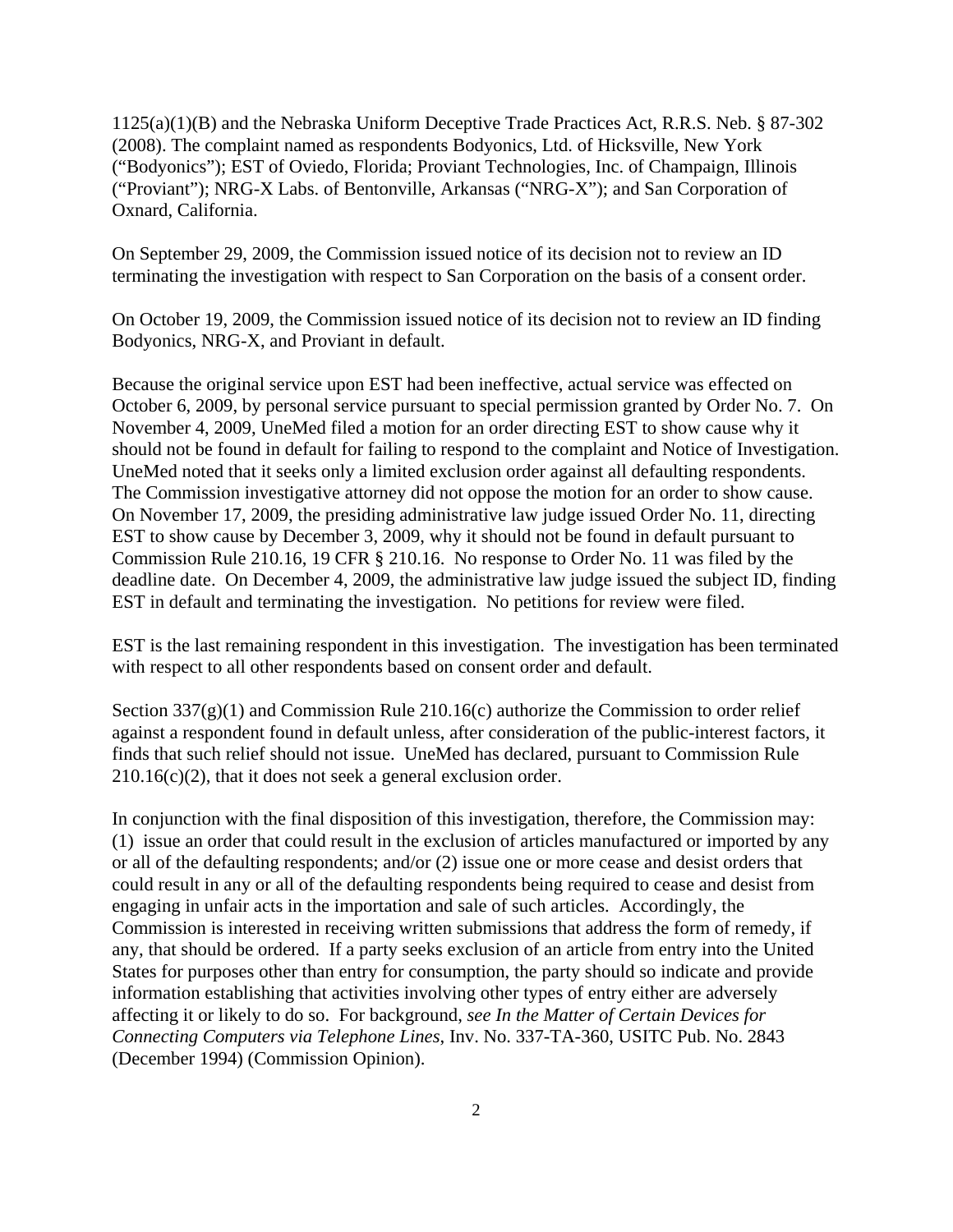If the Commission contemplates some form of remedy, it must consider the effects of that remedy upon the public interest. The factors the Commission will consider include the effect that an exclusion order and/or cease and desist orders would have on (1) the public health and welfare, (2) competitive conditions in the U.S. economy, (3) U.S. production of articles that are like or directly competitive with those that are subject to investigation, and (4) U.S. consumers. The Commission is therefore interested in receiving written submissions that address the aforementioned public interest factors in the context of this investigation.

If the Commission orders some form of remedy, the U.S. Trade Representative, as delegated by the President, has 60 days to approve or disapprove the Commission's action. *See* Presidential Memorandum of July 21, 2005, 70 *Fed. Reg.* 43251 (July 26, 2005). During this period, the subject articles would be entitled to enter the United States under bond, in an amount determined by the Commission and prescribed by the Secretary of the Treasury. The Commission is therefore interested in receiving submissions concerning the amount of the bond that should be imposed if a remedy is ordered.

**WRITTEN SUBMISSIONS**: The parties to the investigation, interested government agencies, and any other interested parties, are encouraged to file written submissions on the issues of remedy, the public interest, and bonding. Complainants and the Commission investigative attorney are also requested to submit proposed remedial orders for the Commission's consideration. Complainants are further requested to state the dates that any relevant intellectual property rights terminate and the HTSUS numbers under which the accused products are imported. The written submissions and proposed remedial orders must be filed no later than close of business on January 6, 2010. Reply submissions must be filed no later than the close of business on January 18, 2010. No further submissions on these issues will be permitted unless otherwise ordered by the Commission.

Persons filing written submissions must file the original document and 12 true copies thereof with the Office of the Secretary on or before the aforementioned deadlines. Any person desiring to submit a document to the Commission in confidence must request confidential treatment unless the information has already been granted such treatment during the proceedings. All such requests should be directed to the Secretary of the Commission and must include a full statement of the reasons why the Commission should grant such treatment. *See* 19 C.F.R. § 201.6. Documents for which confidential treatment by the Commission is sought will be treated accordingly. All nonconfidential written submissions will be available for public inspection at the Office of the Secretary.